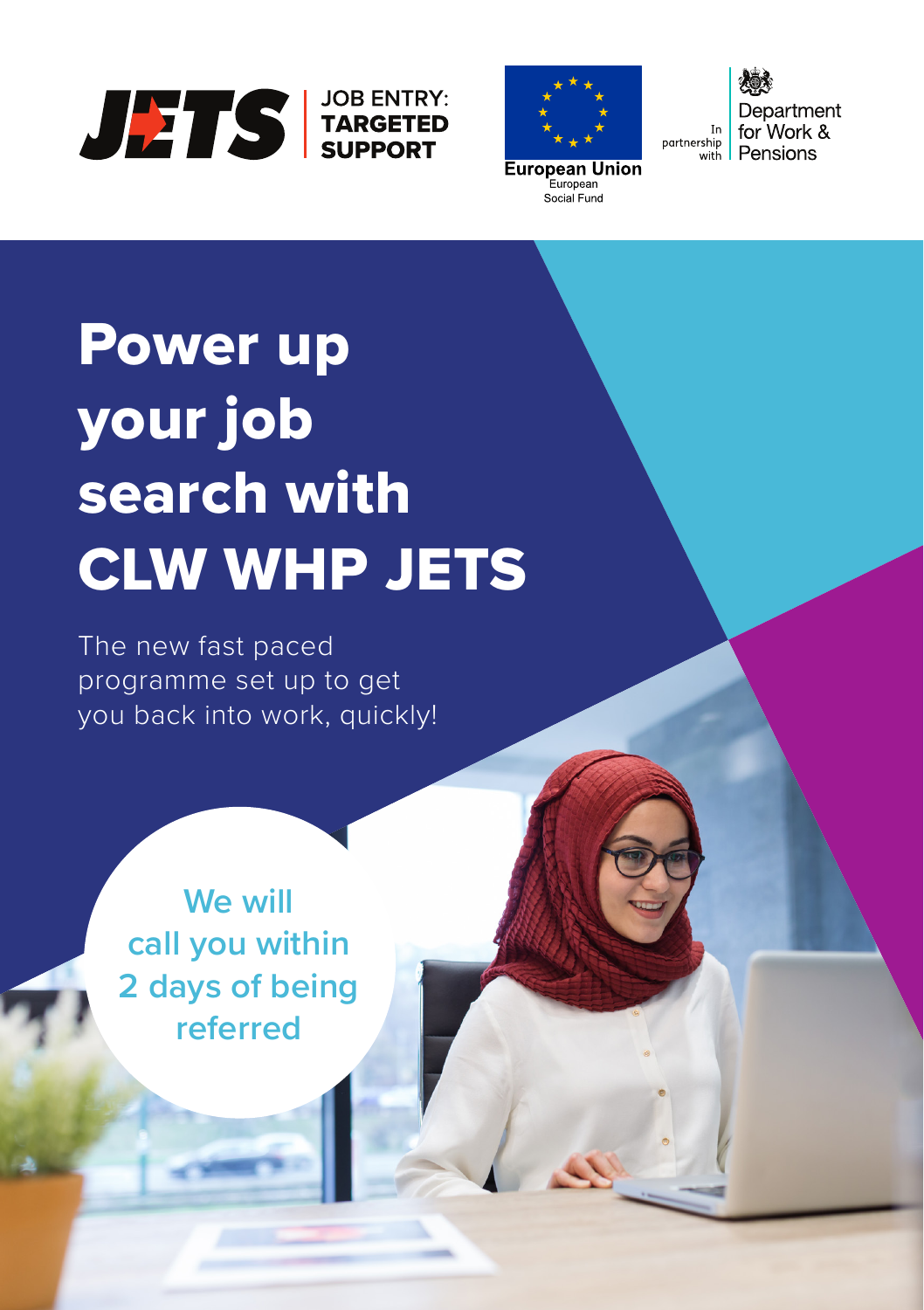## There's a job out there for you. Let's go find it!

**JETS is short for Job Entry Targeted Support and everything about it is geared around you.** 

✓ **Your ambitions.** ✓ **Your skills.** ✓ **Your concerns.** 

Your dedicated Employment Coach will work with you for up to six months to understand your employment background and support you in your new job search giving you the personalised support to get you back into employment.

#### JETS support available to you...



**Personalised support**



**Exclusive job vacancies**



**Dealing with stress**



**Job search support**



**Identifying skills**



**Specialist support**

**Online portal**



**Communication skills**



**Self-employment advice**



**Travel and childcare** 



**Achieving goals**

**Signposting to specialist services**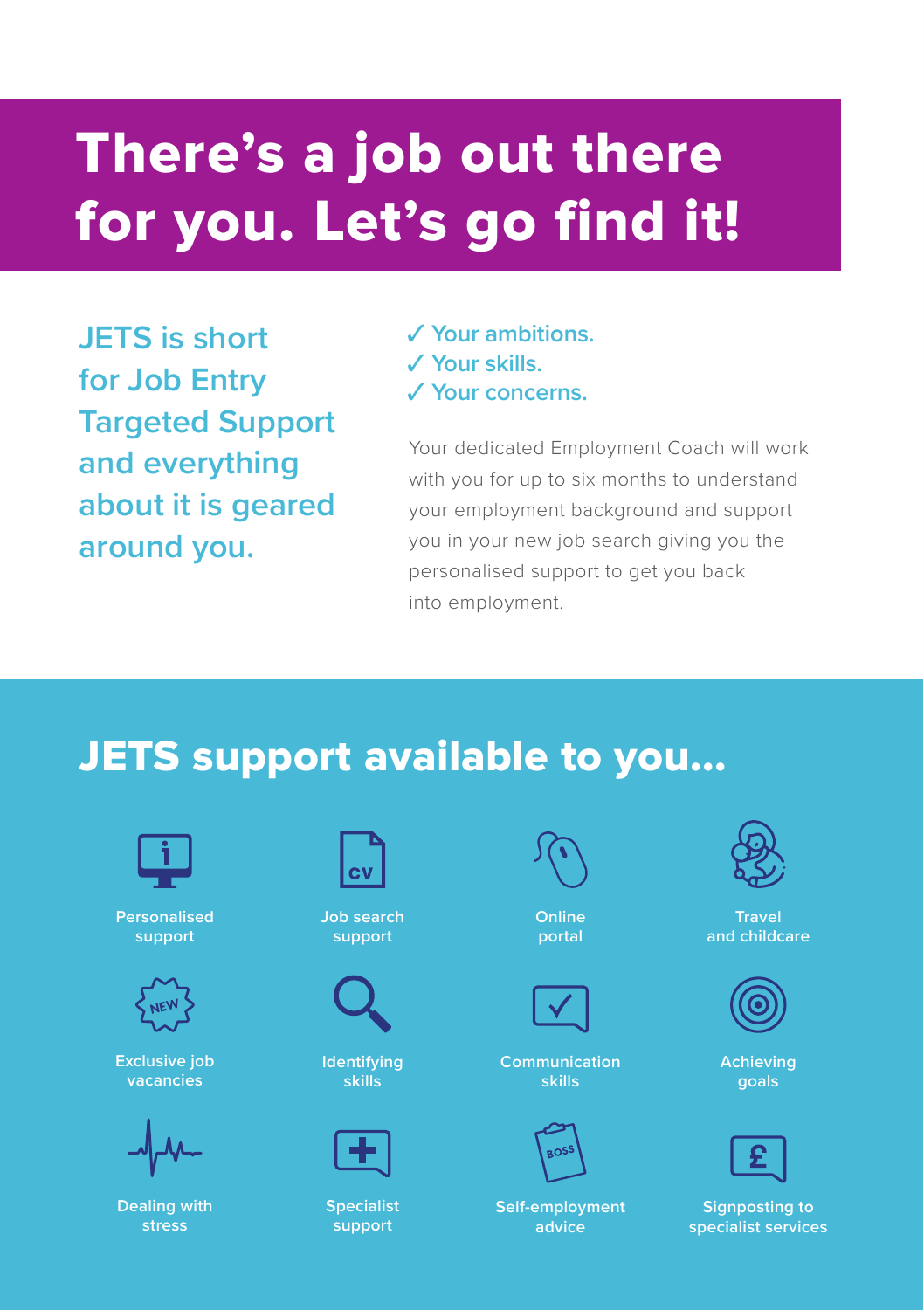#### CASE STUDY

### James masters his job search

**For talented designer James Cahill, graduating with a Master's degree in Architecture from the University of Liverpool in 2020 brought a very real fear of being unable to put his learning into practice. Having already completed a Bachelor's degree and undertaken several architecture roles before returning to study for his Masters, James could never have imagined he'd be looking for his next professional post during a global pandemic.**

Thankfully, the new JETS employability programme has helped James build on his firm foundation of skills, helping him secure work as a RIBA Part 2 architectural assistant for a north west council.

"I had been working on my portfolio and applying for jobs but nothing was really moving until I was offered the council interview. It was a job I really wanted and it was vital that I nailed the interview," explains James.

James, 29, had been referred by his local Jobcentre Plus for JETS employability support. The Work and Health Programme Job Entry Targeted Support (WHP JETS) scheme, delivered in the north west by Ingeus, is the Government's pandemic-response employability programme, supporting people back into work quickly. Expert employment coaches give tailored job search and preparation advice, and James was soon benefitting from interview and presentation practice.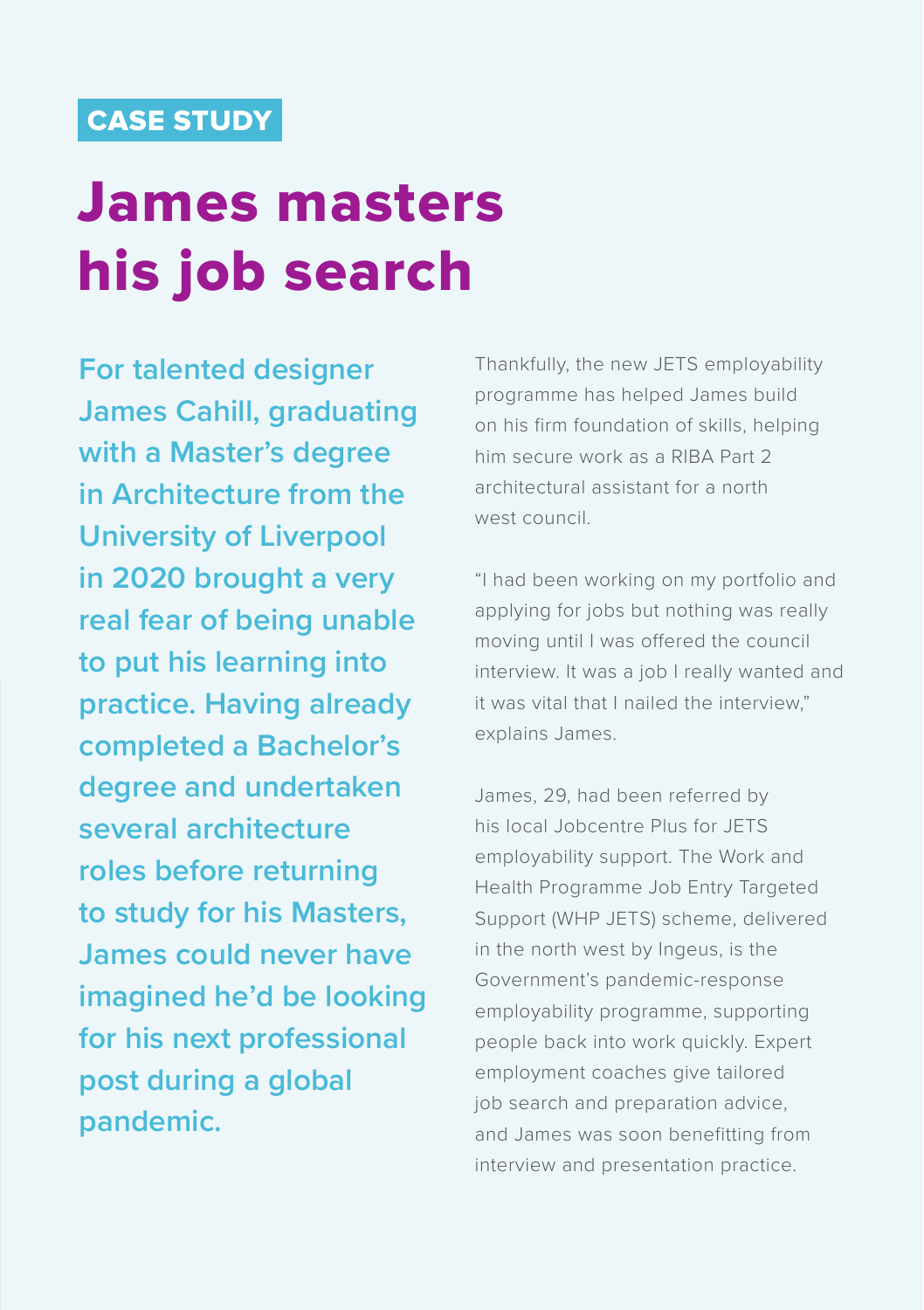"Having Ingeus on board really helped," James continues. "My first hour-long interview consisted of a presentation and scored questions. Having practiced with the employment coach, and been given a huge dose of encouragement, it made me much more confident and I was told I had 'set the bar high' after my first interview.

"Again for my second interview, the JETS team was supporting me beforehand, listening to the research I'd done about the employer and suggesting anything I might have missed. I was so chuffed to be offered the role. The council has housing, schools, recreational buildings, listed properties – it's going to be really varied. I feel my success validates my degree, I didn't do it all for nothing and it's partly thanks to the JETS support that I can take this next important step in my career."



**Having** practiced with the employment coach, and been given a huge dose of encouragement, it made me much more confident and I was told I had 'set the bar high' after my first interview.

**James**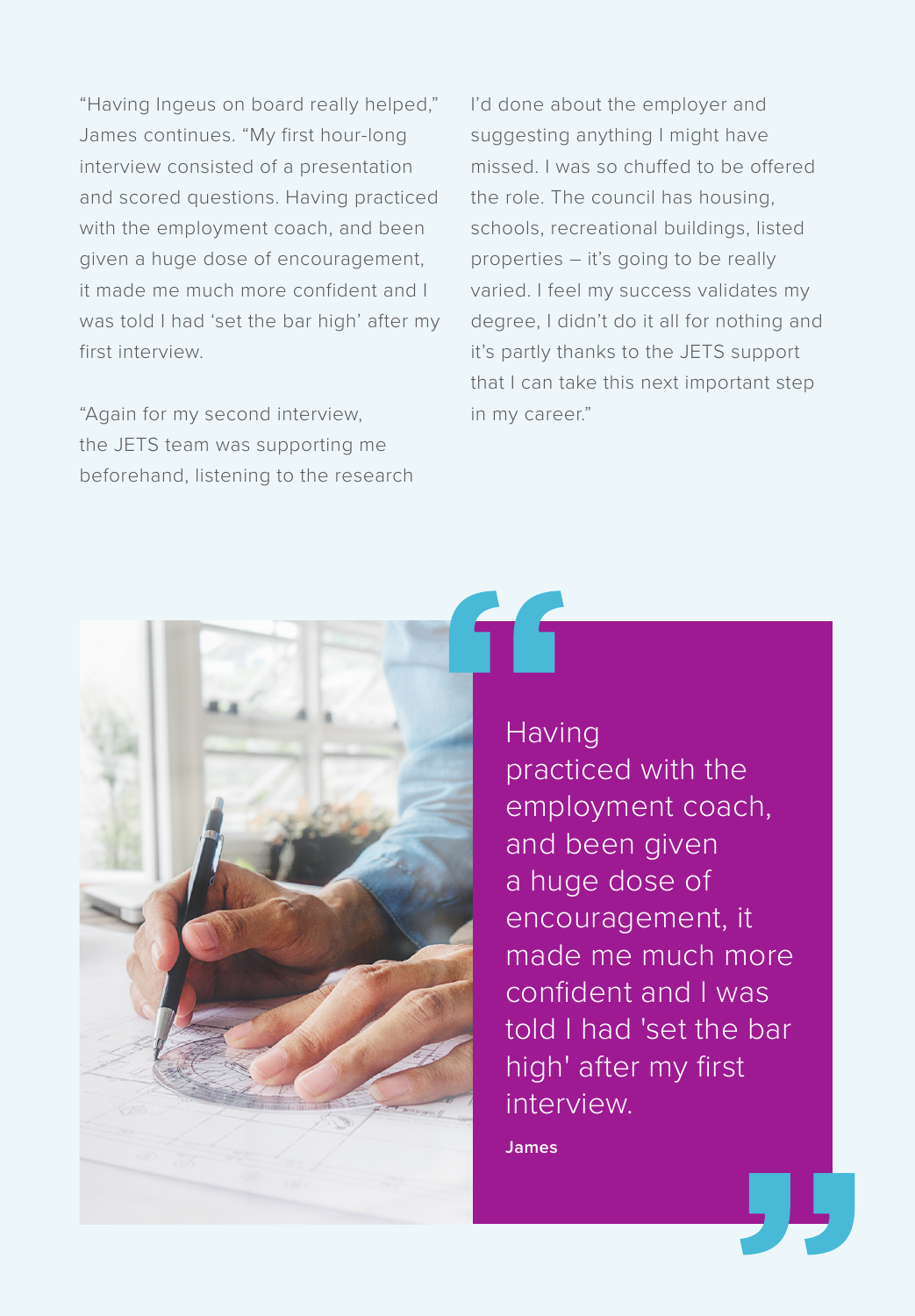## Free expert advice with simple, practical help to launch you back into work quickly.

#### **Including:**

- Personalised job plan
- Confidence building
- Job search support
- Job matching with local employers
- Writing CVs and applications forms
- Preparing for interviews